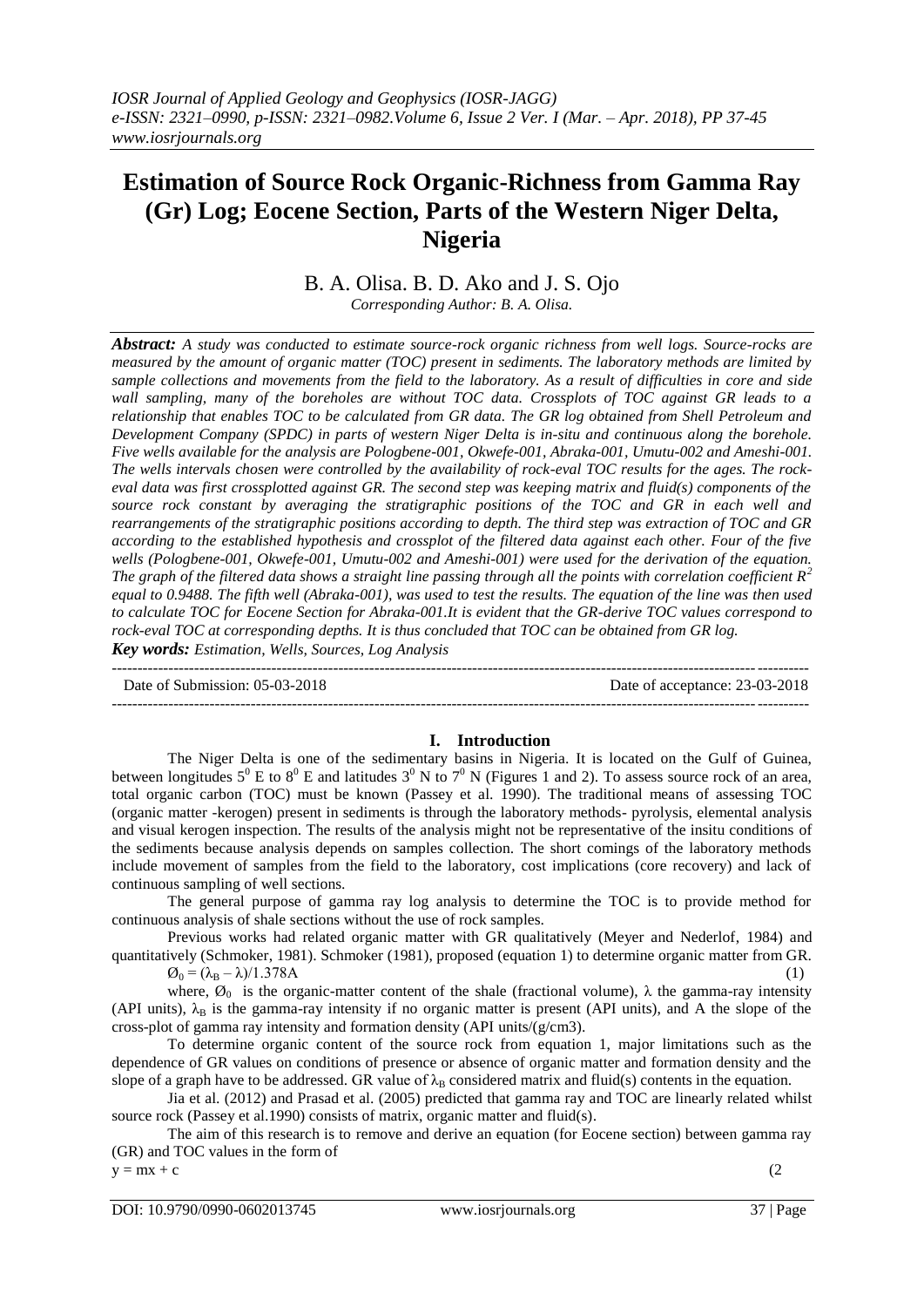$y =$  variable on the y-axis = GR values

 $x =$  variable on the x-axis = TOC (rock-eval values)

 $m = constant$  (matrix and fluid contents of source rock).

 $c =$  intercept on the y-axis.

The objectives are to use only gamma ray to determine TOC, validate the equation derived on an independent well and to compare the calculated TOC with the laboratory measured TOC for the same intervals.

## **Geology of the area**

The Niger Delta Tertiary sediments contain Paleogene (Eocene) and Neogene (Oligocene to Recent) sediments deposited in high energy constructive deltaic environments and differentiated into continental Benin, paralic Agbada, and pro-delta Akata facies (Figure 3). These formations are diachronous in the Niger Delta (Short and Stauble, 1967).

The type locality of Akata Formation is at Akata-1 well, Lat.  $4^0$  41'50.5"N; Long.  $7^0$ 46'58.6"E. The interval is 7,180 -11,121 feet (2188-3389m). The Akata Formation is lowermost. It is characterized by a uniform shale development. The shale in general is dark gray, in some places sandy or silty, and contains, especially in the upper part of the Formation, plant remains and some mica.

The Agbada Formation overlies the Akata Formation. It is characterized by the alternation of sandstone and sand bodies with shale layers. The sequence penetrated in Agbada-2 well is at interval of 5760-9500 feet (1755-2895m) below derrick floor and the type locality is at (Lat.  $4^0$ 55' 39.94''N; Long.  $7^0$ '50.92''E). It can be divided into two units: an upper one in which sandstone-shale alternations are abundant and shale intercalations relatively thin; and a lower unit in which the shale units become more prominent and in some places are thicker than the intercalated sandstone of sand bodies. The sandstone percentage ranges from 75 in the upper unit to 50 in the lower unit.

Elele-1 well is the type locality of Benin Formation. The top of the section is at the surface, and the base at a depth of 4,600 feet (1402m), and it is represented as the top of the highest shale bearing a marine fauna. On the log a more pronounce break appears at 3,700 feet (1127m) but this was found to have only local significance. The sequence penetrated is predominantly (more than 90 %) sandy with few shale intercalation with the shale more abundant toward the base. The sand and sandstone are coarse-grained, commonly very angular and pebbly to very fine-grained. In general they appear to be very poorly sorted. The gamma log reading is generally low.

### **Previous Work**

Bustin (1988), in a detailed source-rock study on side-wall core and cuttings from the Agbada-Akata transition or uppermost Akata Formations, concluded that there are no rich source rocks in the delta. With respect to oil potential, Bustin claims that the poor source-rock quality has been more than compensated for by their great volume, excellent migration drainage. The oil potential is further enhanced by permeable interbedded sandstone and rapid hydrocarbon generation resulting from high sedimentation rates. The total organic-carbon (TOC) content of sandstone, siltstone, and shales in his study is essentially the same (average of 1.4 to 1.6%TOC). The content, however, seems to vary with age of the strata- a trend of decreasing content with decreasing age (average 2.2% in the late Eocene compared to 0.9% in Pliocene strata). Bustin's Eocene TOC average compares well with the averages of 2.5% and 2.3% obtained for Agbada-Akata shales in two wells. Nwachukwu and Chukwura (1986) report values as high as 5.2% in paralic shales (Agbada Formation) from the western part of the delta.

### **II. Materials and Methodology**

Five regionally spread wells {Pologbene-001 (total depth 9496 ft (2894 m), Okwefe-001 (total depth 11835 ft (3607 m), Umutu-002 (total depth 11257 ft (3431 m ), Abraka-001 (total depth 12772 ft (3893 m) and Ameshi-001 (total depth 13799 ft (4206 m) were available for this analysis (Figures 2 Table 1). The laboratory data (TOC) was fundamental to this analysis. All the wells had GR logs and rock eval TOC data calibrated with biostratigraphic palynological data, obtained from sidewall samples provided by Shell Petroleum and Development Company (SPDC).

The wells and GR logs actively involved in the formulation of the equation are shown in Figure 4. Abraka-001 is the well used for validation of the equation (Figure 5).

Three steps were followed to determine the TOC. The first step was the cross-plot of laboratory TOC (rock-eval pyrolysis) against GR at the same depth range. This process was required to know the variation of raw organic matter (in association with the matrix and fluid(s) content) against GR (Figure 6A-E).

Second step was the removal of lithological and mineralogical effects. This step was divided into two sub-steps.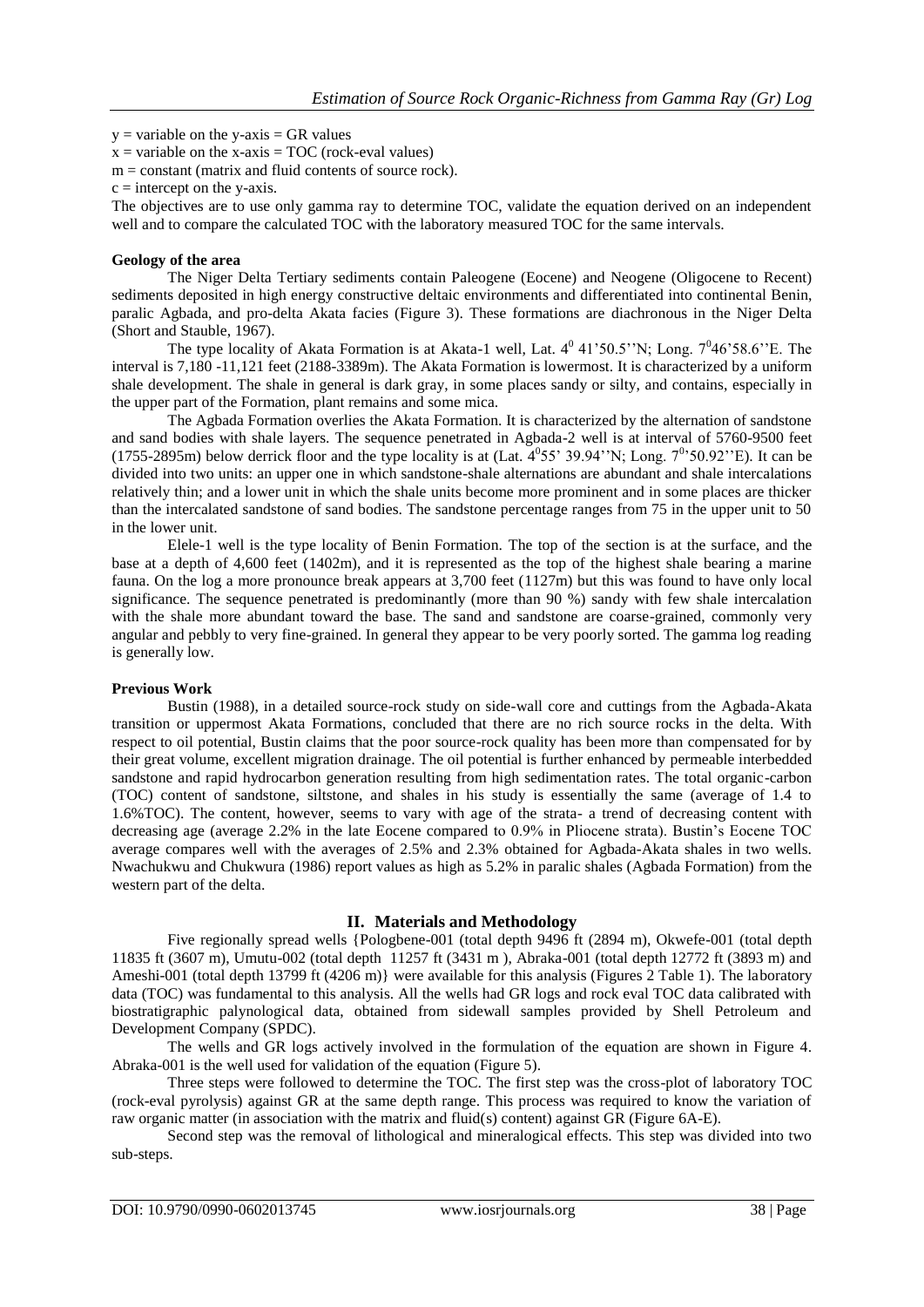- (A) Re-arrangements of TOC and GR values for each well to the nearest hundredths and then averaged (Tables  $2A-C$ ).
- (B) The averaged TOC and gamma ray values were then combined (Table 3) for all the wells.

Step 3 was the application of the hypotheses of Jia et al. 2012 and Prasad et al. 2005, that TOC is directly related to GR. Table 3 shows the data sorted according to increasing TOC and GR from the shallowest to the deepest. Table 4 is the filtered (sorted) data cross-plotted as TOC (wt %) against GR (API) (Figure 7).

### **III. Results and Discussions**

Figure 6 shows that crossplot of laboratory TOC against GR unfiltered values. The correlation is very poor for all the wells, as shown by the correlation coefficient values for

|    | I. Pologbene-001 (Figure 6A), correlation coefficient $R^2$ is 0.037 = 3.7% (very poor).  |     |
|----|-------------------------------------------------------------------------------------------|-----|
|    | The equation of the line is:                                                              |     |
|    | 1. $Y = -3.699x + 86.46$                                                                  | (3) |
| П. | Okwefe-001 (Figure 6B), correlation coefficient $R^2$ is 0.002 = 0.2% (very poor).        |     |
|    | The equation of the line is:                                                              |     |
|    | 1. $Y = 0.075X + 80.30$                                                                   | (4) |
|    | III. Abraka-001 (Figure 6C), correlation coefficient $R^2$ is 0.0112 = 1.12% (very poor). |     |
|    | The equation of the line is:                                                              |     |
|    | 1. $Y = -2.866X + 43.62$                                                                  | (5) |
|    | IV. Umutu-002 (Figure 6D), correlation coefficient is 0.2837 (28.23%) (Poor).             |     |
|    | The equation of the line is:                                                              |     |
|    | 1. $Y = 31.935X - 45.467$                                                                 | (6) |
|    | V. Ameshi-001 (Figure 6E), correlation coefficient is $0.022 = 2.2\%$ (poor).             |     |
|    |                                                                                           |     |

The equation of the line is:

 $Y = -13.60X + 69.85$  (7)

This poor correlation is as a result of the composition of the matrix and the fluid(s) effects masking the direct relationships between the TOC and the gamma ray.

Table 2 shows that there is no relationship between depth and TOC or GR in each of the wells. Also, there is no relationship between TOC and the GR.

In Table 3, the Eocene data is shallowest at Umutu-002 and Ameshi-001 at a depth of 7365 ft (2245 m) and 7376 ft (2248 m) respectively. The corresponding values of TOC in the wells are 2.5 and 1.2 wt %. The gamma ray values for the wells are the same (26.1 API). The deepest Eocene data for the TOC and GR is at Okwefe-001 at a depth of 11000 ft (3353 m). TOC and gamma ray are 4 wt % and 84 API respectively. When correlated against depth, there is no relationship between the TOC and GR.

In Table 4, the masking effects between TOC and GR had been removed using the hypotheses (TOC increases as the GR increases). TOC is increasing with depth as well as GR. Figure 7 is the result of a plot of filtered TOC against GR in Table 4.

The equation of the line is:

$$
y = 29.649x - 31.732 \quad (R^2 = 0.9488)
$$
 (8)

This equation was tested on a separate well (Abraka-001) (Table 5) to compare the GR-derived TOC with rock-eval TOC. Laboratory TOC and calculated TOC correlate at the following sampling points: 10261 ft (3128 m), 10425 ft (3178 m), 10470 ft (3191 m), 10920 ft (3328 m), 10990 ft (3350 m), and 11010 ft (3356 m) (indicated in green color).

Only six sampling points correlate at Abraka-001 due to the fact that only four well were used as input in the equation.

### **IV. Conclusion**

We have used only gamma ray log to derive an equation to estimate total organic carbon (TOC) for Eocene section in the Niger Delta. The use of the equation has not been tested in other basins due to lack of data. An equation is derived to estimate Total organic carbon (TOC) from gamma ray log on a regional basis. The equation when tested for validation in Abraka-001 Eocene section, the calculated TOC correlates with six sidewall sample rock-eval TOC, out of eighteen. The remaining samples did not correlate. This is due to the use of only four wells to derive the equation.

Given Eocene sections in the Niger Delta, the equation is proposed to determine TOC and then applied for exploration purposes. There is a need to improve on the result as more wells, Eocene rock-eval data and GR logs are available.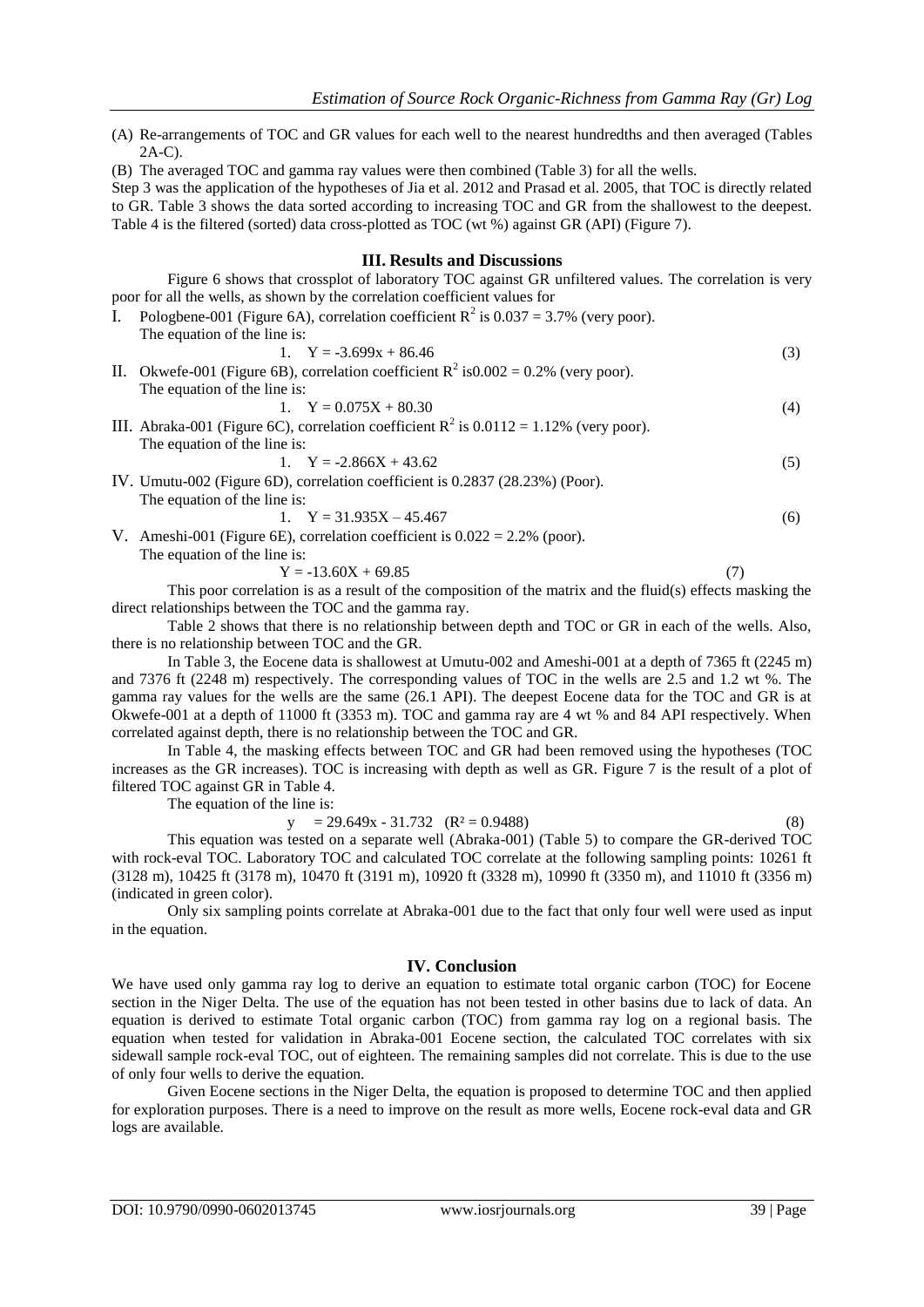## **Acknowledgements**

We greatly appreciate Shell Petroleum and Development Company (SPDC), PortHarcourt, Nigeria for providing the dataset used and software used.

#### **References**

- [1] Bustin, R. M., 1988, Sedimentary and characteristics of dispersed organic matter in theTertiary Niger Delta: Origin of source rocks in a deltaic environment: AAPGBulletin, **72,** 277-298.
- [2] Jia J., Z. Liu, Q. Meng, R. Liu, Sun P. And Y. Chen, 2012, Quantitative evaluation of Oil Shale Based on Well Log and 3D Seismic Technique in the Songliao Basin, Northeast China: Oil Shale, **29**, 128-150.
- [3] Meyer B. L. and M. Y. Nederlof, 1984, Identification of Source Rock on Wireline Logs by Density/Resistivity and Sonic Transit time/Resistivity Crossplots: AAPG Bulletin **68,** 121-129.
- [4] Nwachukwu, J. I., and P. I. Chukwura, 1986, Organic matter of Agbada Formation, Niger
- [5] Delta, Nigeria: AAPG Bulletin, **70**, 48-55.
- [6] Obaje N. G., D. O. Attah, S. A. Opeloye and A. Moumouni 2006, Geochemical evaluation
- [7] of the hydrocarbon prospects of sedimentary basins in Northern Nigeria,
- [8] Geochemical/Journal, **40,** 227- 243.
- [9] Passey Q. R., S. Creaney, J. B. Kulla, F. J. Moretti and J. D. Stroud, 1990, A Practical Model for Organic-Richness from Porosity and Resistivity Logs: AAPG Bulletin **74,** 1777-1794.
- [10] Prasad M., T. Mukerji, M. Reinstadtler and W. Arnold 2005, Acoustical Imaging proceeding, 1-12
- [11] Schmoker, J. W., 1981, Determination of organic-matter content of Appalachian Devonian shales from gamma-ray logs: AAPG Bulletin **65,** 1285-1298.
- [12] Short, k. C., and A. J. Stauble, 1967, Outline of geology of Niger Delta, AAPG Bulletin **51**, 761-779.

#### **Table1.** Available wells, Interval analyzed GR and Rock-eval values.

| Name          | Interval<br>analyzed (ft) | Pzones   | Gamma ray<br>(GR)<br>(API) | Rock-eval<br><b>TOC</b><br>$(wt\% )$ |
|---------------|---------------------------|----------|----------------------------|--------------------------------------|
| Pologbene-001 | 8930-9330                 | P470/480 | 51.3-86.5                  | $3 - 4$                              |
| Umutu-002     | 6465-8040                 | P470/480 | 23-105                     | $2 - 28$                             |
| Okwefe-001    | 7450-10620                | P470/480 | 0.88-115                   | 1-77                                 |
| Abraka-001    | 9640-11040                | P470/480 | 27-89                      | $1 - 4$                              |
| Ameshi-001    | 7237-9191                 | P470/480 | 43.6-108.5                 | 1-3                                  |

#### **Table 2A .** Re-arrangements to the nearest hundredths in Pologbene-001

| Depth (ft) | Depth (m) | Pzone                              | $TOC(wt%)$ av. | GR (API) av. |
|------------|-----------|------------------------------------|----------------|--------------|
| 8900       | 2713      | P <sub>480</sub> -P <sub>470</sub> | 3.35           | 72           |
| 9000       | 2743      | P <sub>480</sub> -P <sub>470</sub> | 3.75           | 79           |
| 9100       | 2774      | P <sub>480</sub> -P <sub>470</sub> | 3.47           | 79           |
| 9200       | 2804      | P <sub>480</sub> -P <sub>470</sub> | 3.63           | 69           |
| 9300       | 2835      | P <sub>480</sub> -P <sub>470</sub> | 3.35           | 62           |

#### **Table 2B.** Re-arrangements to the nearest hundredths in Umutu-002

| Depth $(ft)$ | Depth $(m)$ | Pzone | TOC ( $wt\%$ ) av. | GR (API) av. |
|--------------|-------------|-------|--------------------|--------------|
| 7400         | 2256        | p480  | 2.64               | 50.4         |
| 7500         | 2286        | p480  | 2.84               | 28.9         |
| 7600         | 2316        | p480  | 2.74               | 89           |
| 7700         | 2347        | p480  | 3.85               | 83           |
| 7800         | 2377        | p480  | 2.85               | 78.9         |
| 7900         | 2408        | p480  | 2.56               | 88.4         |

#### **Table 2C.** Re-arrangements to the nearest hundredths in Okwefe-001

| Ameshi-001   |             |       |                  |             |
|--------------|-------------|-------|------------------|-------------|
| Depth $(ft)$ | Depth $(m)$ | Pzone | TOC $(wt\%)$ av. | GR(API) av. |
| 7200         | 2195        | p480  | 2.01             | 18.88       |
| 7300         | 2225        | p480  | 1.21             | 26.14       |
| 7500         | 2286        | p480  | 1.99             | 163.91      |
| 7600         | 2316        | p480  | 2.61             | 44.67       |
| 7700         | 2347        | p480  | 2.49             | 21.19       |
| 8200         | 2499        | p480  | 3.1              | 15.4        |
| 9100         | 2774        | p480  | 2.32             | 13.59       |
| 9200         | 2804        | p480  | 1.92             | 15          |

## **Table3.** Combination of TOC and GR in all wells

| Well         | Depth(f <sub>t</sub> ) | Depth(m) | TOC wt % | <b>GRAPI</b> |
|--------------|------------------------|----------|----------|--------------|
| Umutu-002    | 7365                   | 2245     | 2.5      | 26.1         |
| Ameshi-001   | 7376                   | 2248     | 1.21     | 26.14        |
| Umutu $-002$ | 7400                   | 2259     | 2.64     | 50.4         |
| Umutu-002    | 7500                   | 2286     | 2.84     | 31.9         |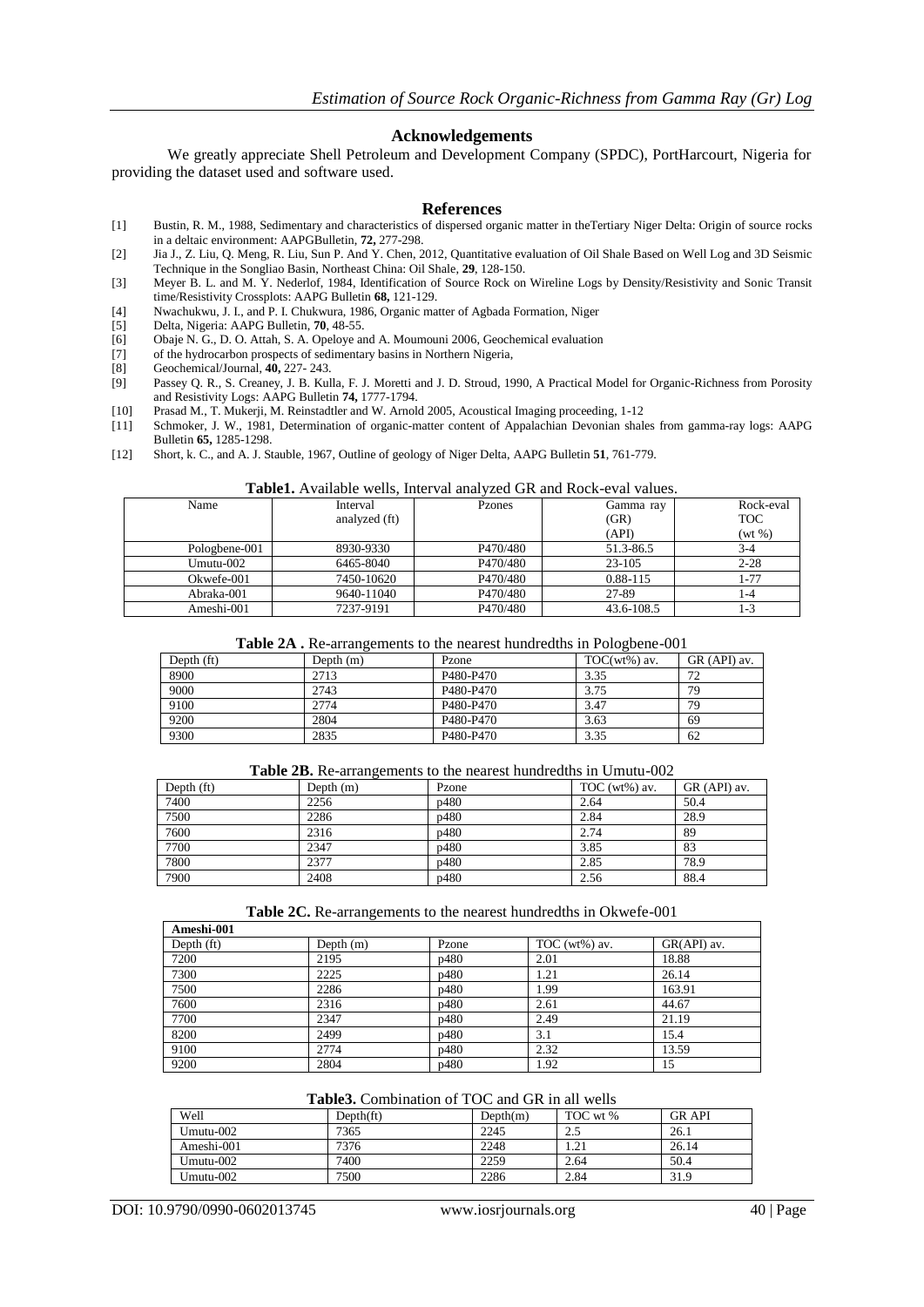## *Estimation of Source Rock Organic-Richness from Gamma Ray (Gr) Log*

| Umutu-002      | 7700  | 2347 | 3.85 | 83.3  |
|----------------|-------|------|------|-------|
| Umutu-002      | 7800  | 2377 | 2.85 | 78.9  |
| Umutu-002      | 7900  | 2408 | 2.56 | 93.9  |
| Ameshi-001     | 8276  | 2523 | 2.61 | 44.67 |
| Ameshi-001     | 8674  | 2644 | 2.49 | 21.19 |
| Ameshi-001     | 8744  | 2665 | 3.1  | 15.4  |
| Pologbene-001. | 8900  | 2713 | 3.35 | 72    |
| Pologbene-001. | 9000  | 2743 | 3.75 | 79    |
| Pologbene-001  | 9100  | 2774 | 3.47 | 79    |
| Pologbene-001. | 9200  | 2804 | 3.63 | 69    |
| Pologbene-001. | 9300  | 2835 | 3.35 | 62    |
| Okwefe-001     | 11000 | 3353 | 4    | 84    |

|  | Table 4. Final re-arrangement of TOC and GR according to hypothesis |  |  |  |
|--|---------------------------------------------------------------------|--|--|--|
|  |                                                                     |  |  |  |

|             | ຼ             | $\sim$          | . .      |
|-------------|---------------|-----------------|----------|
| Depth (ft). | Depth $(m)$ . | $TOC$ (wt $%$ ) | GR (API) |
| 7365        | 2245          | 1.9             | 26       |
| 7500        | 2286          |                 | 31.9     |
| 8565        | 2611          | 2.55            | 32.9     |
| 8900        | 2713          | 3.35            | 72       |
| 9050        | 2758          | 3.61            | 79       |
| 11000       | 3353          |                 | 84       |

| Abraka-001 |             |                  |            |          |                    |
|------------|-------------|------------------|------------|----------|--------------------|
|            | Depth $(m)$ |                  | Lab. (TOC) |          |                    |
| Depth (ft) |             | Pz               | $(wt \%)$  | GR (API) | Calc. TOC $(wt\%)$ |
| 9645       | 2940        | P480             | 1.09       | 64.5     | 3.245708           |
| 9675       | 2949        | P480             | 1.43       | 88.5     | 4.055179           |
| 9705       | 2958        | P480             | 1.37       | 30       | 2.082094           |
| 10230      | 3118        | P480             | 2.1        | 55.9     | 2.955648           |
| 10261      | 3128        | P <sub>480</sub> | 2.16       | 33.6     | 2.203514           |
| 10290      | 3136        | P480             | 3.62       | 31.3     | 2.12594            |
| 10320      | 3146        | P480             | 1.55       | 59.3     | 3.070323           |
| 10350      | 3155        | P480             | 1.4        | 35.8     | 2.277716           |
| 10380      | 3164        | P480             | 1.37       | 24.6     | 1.899963           |
| 10425      | 3178        | P <sub>480</sub> | 2.38       | 35.8     | 2.277716           |
| 10470      | 3191        | P480             | 1.74       | 28.9     | 2.044993           |
| 10500      | 3200        | P480             | 1.2        | 26.3     | 1.9573             |
| 10530      | 3210        | P480             | 1.23       | 29.5     | 2.06523            |
| 10575      | 3223        | P480             | 1.04       | 26.3     | 1.9573             |
| 10920      | 3328        | P470             | 2.26       | 33.2     | 2.190023           |
| 10950      | 3338        | P470             | 1.36       | 27.2     | 1.987656           |
| 10990      | 3350        | P470             | 1.88       | 31.1     | 2.119195           |
| 11010      | 3356        | P <sub>470</sub> | 2.05       | 33.9     | 2.213633           |

**Table 5.**Validation of equation in Abraka-001

**Figure1.** Sedimentary Basins of Nigeria and Location of the Niger Delta (After Obaje et al. 2006)

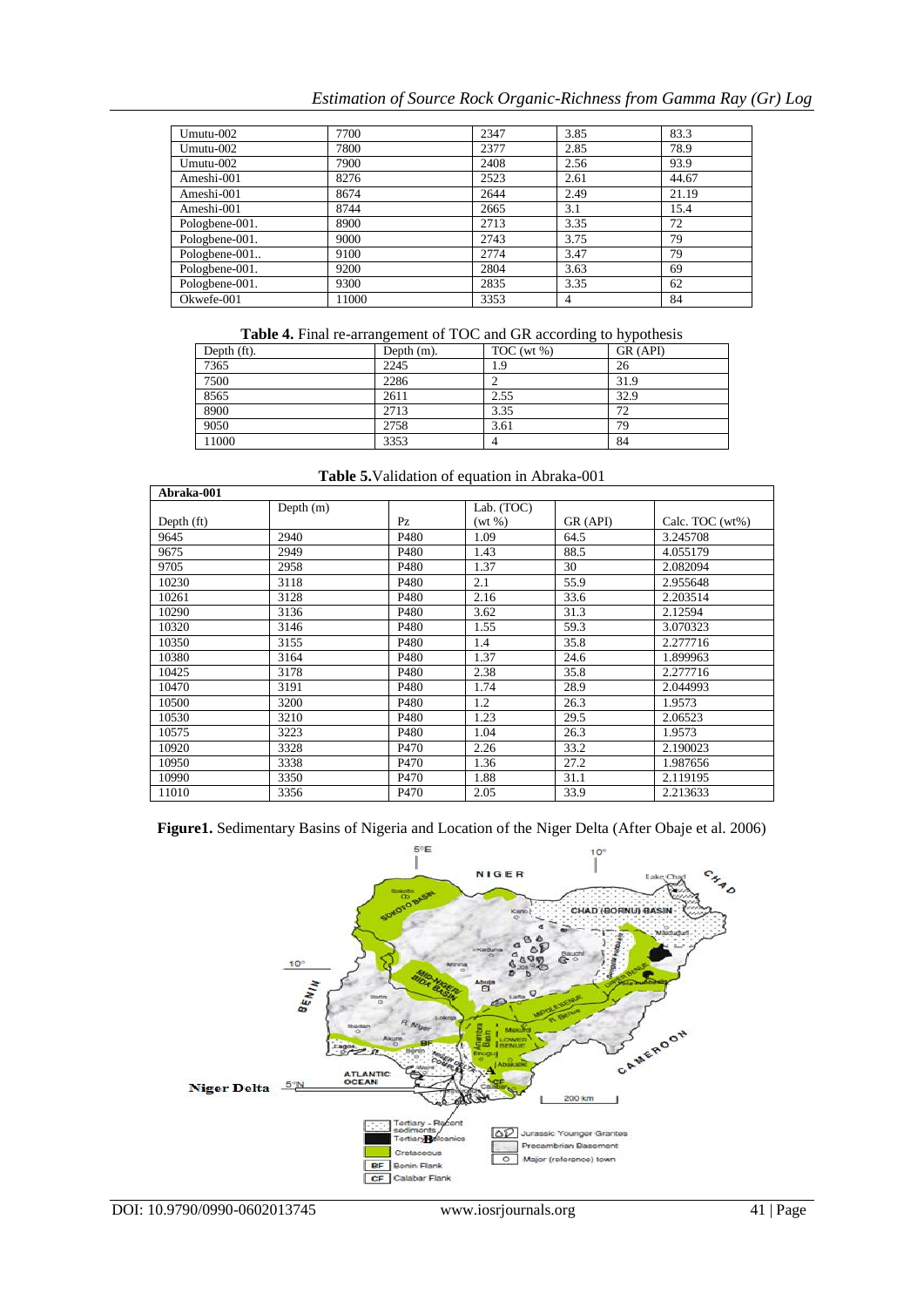

**Figure3.** Schematic section of Niger Delta of Figure 1 (U. S. Geological Survey Open File Report 99-50H)



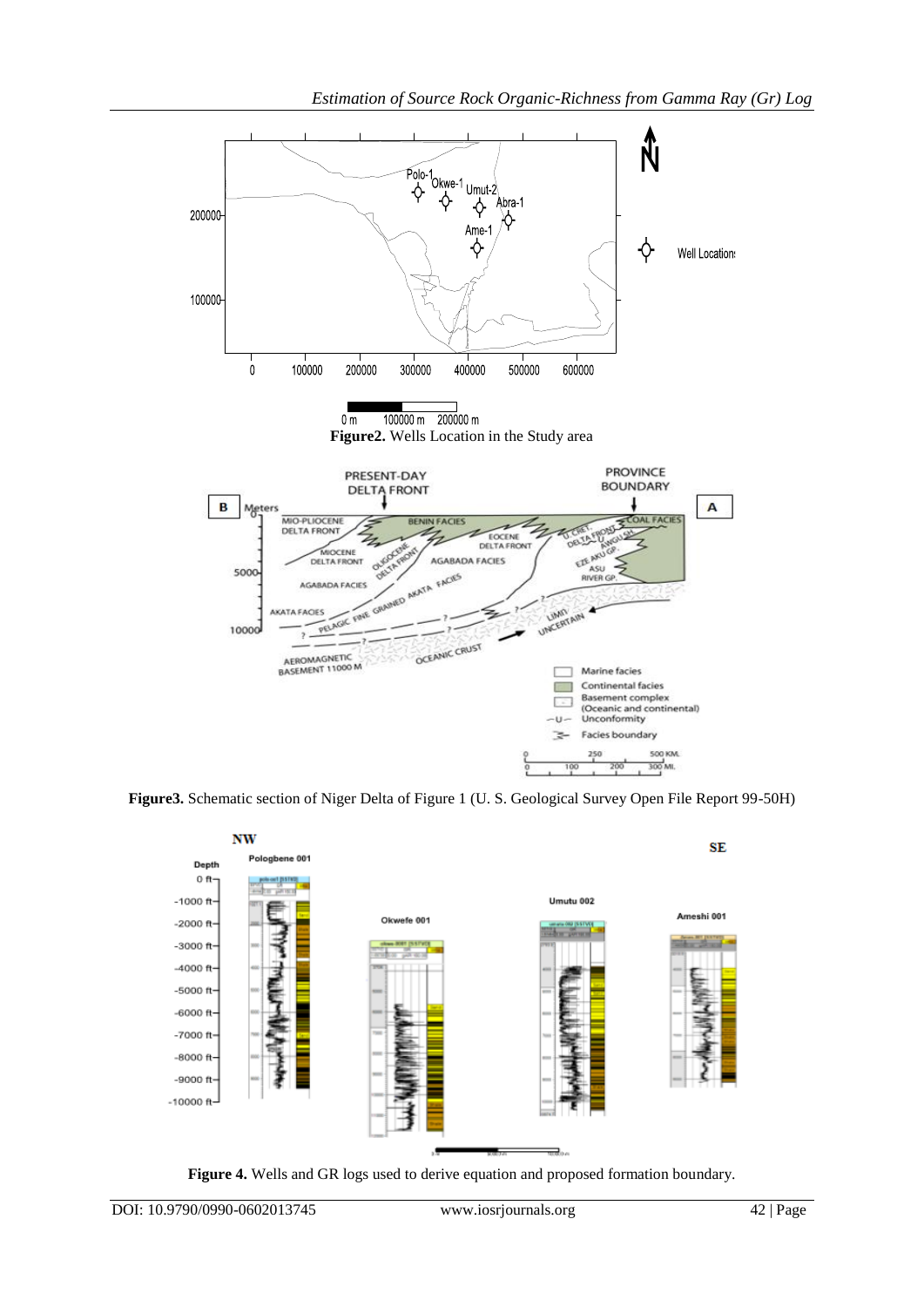

**Figure5.** Abraka-001: Well used for validation of Equation



**Figure6A.** Plot of GR against laboratory rock-eval TOC at Pologbene-001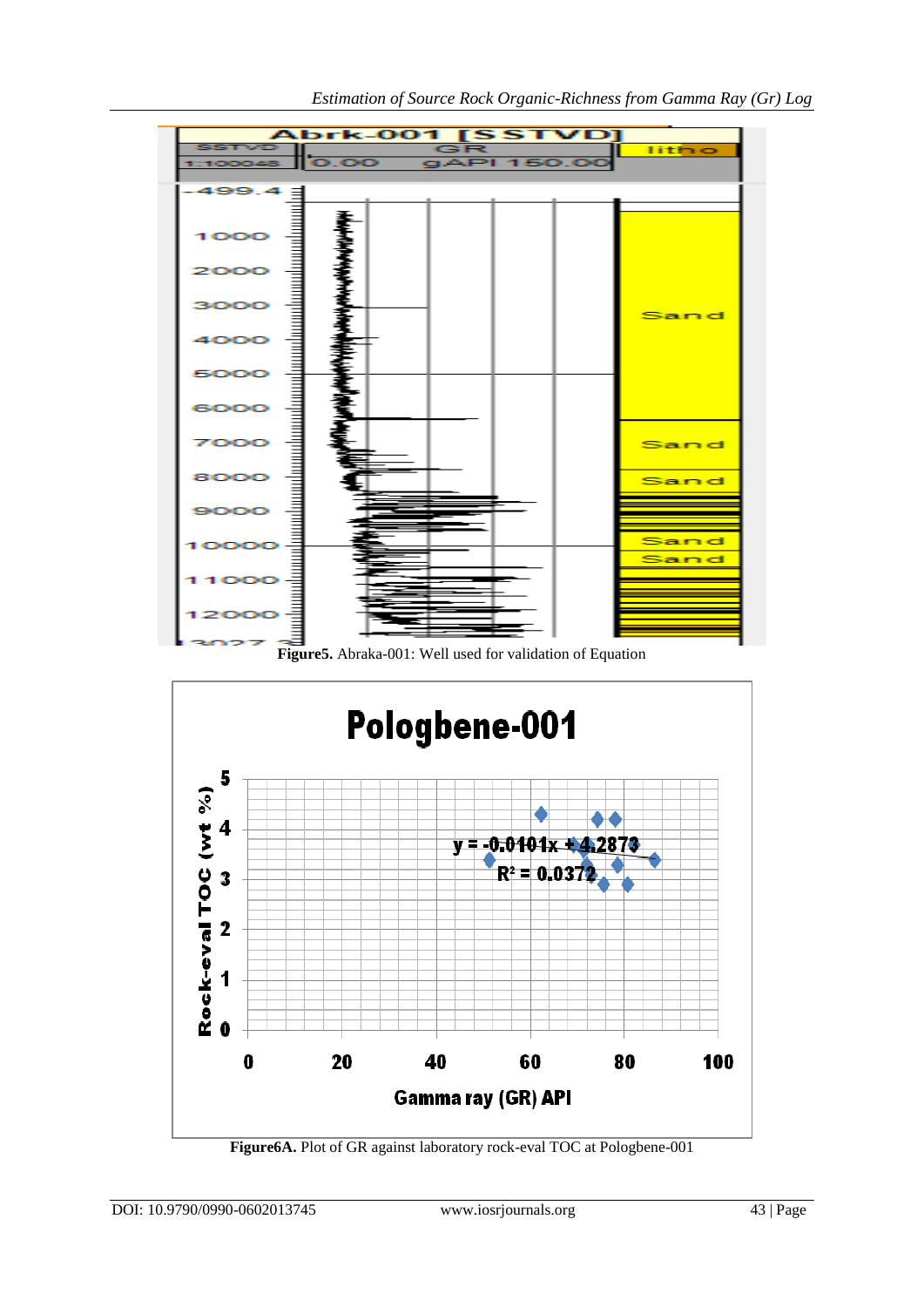

**Figure6B.** Plot of GR against laboratory rock-eval TOC at Okwefe-001



**Figure 6C.** Plot of GR against laboratory rock-eval TOC at Abraka-001